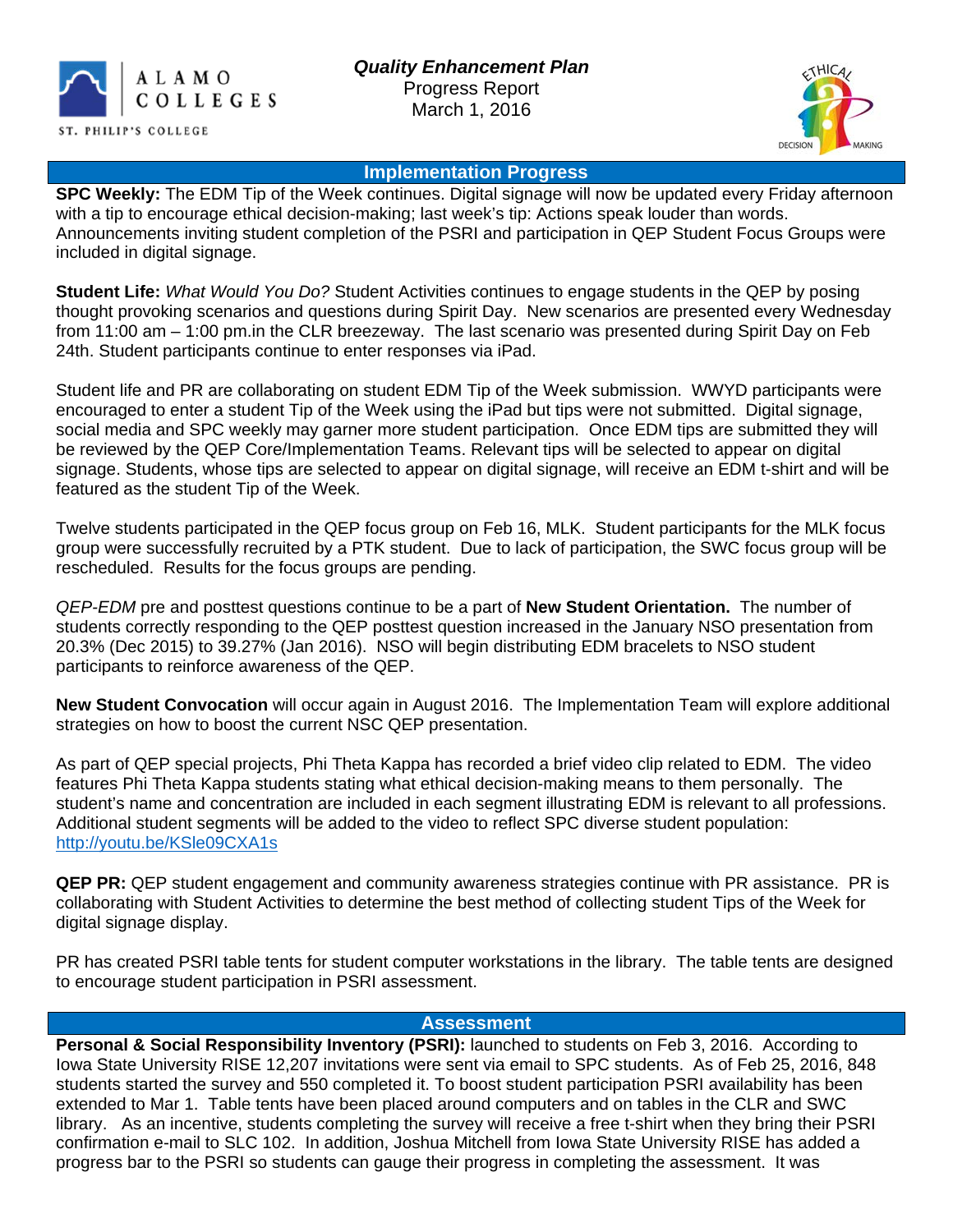suggested that students may not be completing the assessment because they could not determine the length of the survey and their progress towards completing the survey. An extra reminder to complete the PSRI has been forwarded to students from Iowa State University RISE.

One student, who contacted Dr. Loston about not receiving the survey, has received the survey link and completed the assessment. It has been determined that students not enrolled on the first day of class may not have received the survey as student information shared with Iowa State University RISE was generated based on data from the first day of class enrollment.

On Feb 18th an article was published in the *Ranger* about PSRI assessment as it relates to the SPC EDM QEP. The article includes comments from Dr. Loston and Irene Young.

**Defining Issues Test Version-2 (DIT-2):** Dr. Hinojosa will be analyzing DIT-2 assessment results. Data will be sent to Iowa State University RISE for comparative analysis with PSRI results and shared with Tracy Shelton to collaborate on DIT-2 posttest assessment for SPC graduating students.

**QEP SLO Direct Rubric Assessment**: The Annual Assessment Day Showcase was held on Feb 26<sup>th</sup>. There was an overview of assessment and participants discussed characteristics of a successful artifact assignment. Best practices were shared.

**External/Constituent Survey:** An electronic copy of the survey was shared with Dean of Health Sciences and Dean of Applied Science and Technology for distribution February 3, 2016. Completed hardcopies of the surveys to be returned by April 29th.

## **Professional Development**

**Conference:** Dr. Paul Machen, Laura Miele, Irene Young, Andrew Hill and Matthew Fuller attended the Association of Practical and Professional Ethics Annual Conference in Reston, Virginia Feb 18 – 21. Key Takeaways:

- Ethics Center is conceptual. SPC has the basic framework for an ethics center.
- Multiple connections and contact information for Ethics Center Directors and Faculty
- **Resources** 
	- o Examining leadership and ethics in the context of the Holocaust reveals widespread failures of individuals, communities, societies, nations, and the international community. Includes PowerPoint presentations, discussion guides for the professor and videos of holocaust survivors (victims and perpetrators). Link for Holocaust Ethics Modules <http://www.ushmm.org/learn/introduction-to-the-holocaust/ethical-leaders/modules/conformity>
	- o *Concepts Unwrapped* DVD from UT Austin *Ethics Unwrapped*
	- o *Cases Unwrapped DVD* from UT Austin *Ethics Unwrapped*
- Brigham Young University Character Education Exploring Values
- Rutgers University 'elevator pitch' for ethics center
- Santa Clara University Markkula Center for Applied Ethics, The Impact of Ethical Leadership Best Practices:
	- University of Texas at Austin Ethics Unwrapped Series
	- Penn State Navigating Ethics in the Workplace and beyond
	- Use of case studies and self-reflection in pedagogy

QEP EDM Aspirations:

- SPC Student Ethics Bowl team (former SPC SG president, Thomas Holstein, participating in APPE ethics bowl competition)
- SEG project student designed ethics center model for SPC
- SEG students to visit UT ethics center
- Ethics Bowl Workshop APPE Headquarters, Indiana University

**Online Learning Modules:** Jill DeHoog and Irene Young have completed Integrating Ethics: From Thought to Action. There are instructional resources (case studies, infographic activities, etc.) for faculty. The core team is currently reviewing the modules as part of QEP professional development to determine how the series can be